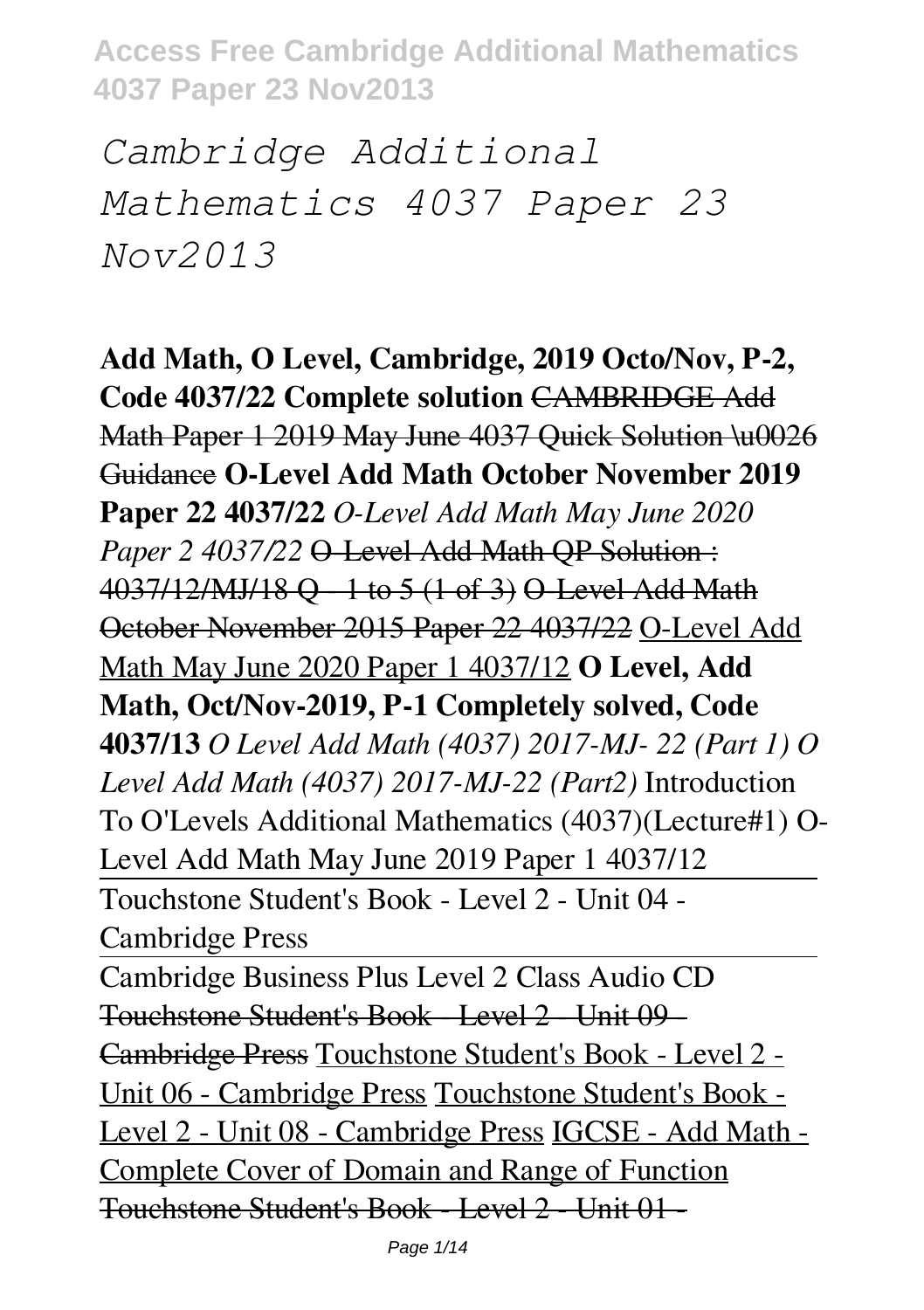### Cambridge Press

An Introduction to Functions | O Level Additional Mathematics*Touchstone Student's Book - Level 1 - Unit 01 - Cambridge Press*

O-level - IGCSE - Relative Velocity 1**Additional Mathematics (4037) | Specimen Paper 2020 | Q2 Full Solved With Explanation O-Level Add Math May June 2018 Paper 22 4037/22 O-Level Add Math QP Solution : 4037/22/MJ/18 Q - 1 to 5 (1 of 3)** O-Level Add Math Specimen 2020 Paper 1 4037/1 O-Level Add Math October November 2018 Paper 1 4037/13 *Simultaneous Equations By MA Tutors(Danial Fazal) | Additional Mathematics (O level) 4037 | O-Level Add Math May June 2020 Paper 1 4037/11* Last Minute Revision for IGCSE Add Math (Paper 1) Cambridge Additional Mathematics 4037 Paper

PapaCambridge provides Mathematics 4037 Latest Past Papers and Resources that includes syllabus, specimens, question papers, marking schemes, FAQ's, Teacher's resources, Notes and a lot more. Past papers of Mathematics 4037 are available from 2002 up to the latest session.

## O Level Mathematics 4037 Past Papers March, May & November ...

Cambridge O Level Mathematics - Additional (4037) Cambridge O Level Mathematics - Additional (4037) You can download one or more papers for a previous session. Please note that these papers may not reflect the content of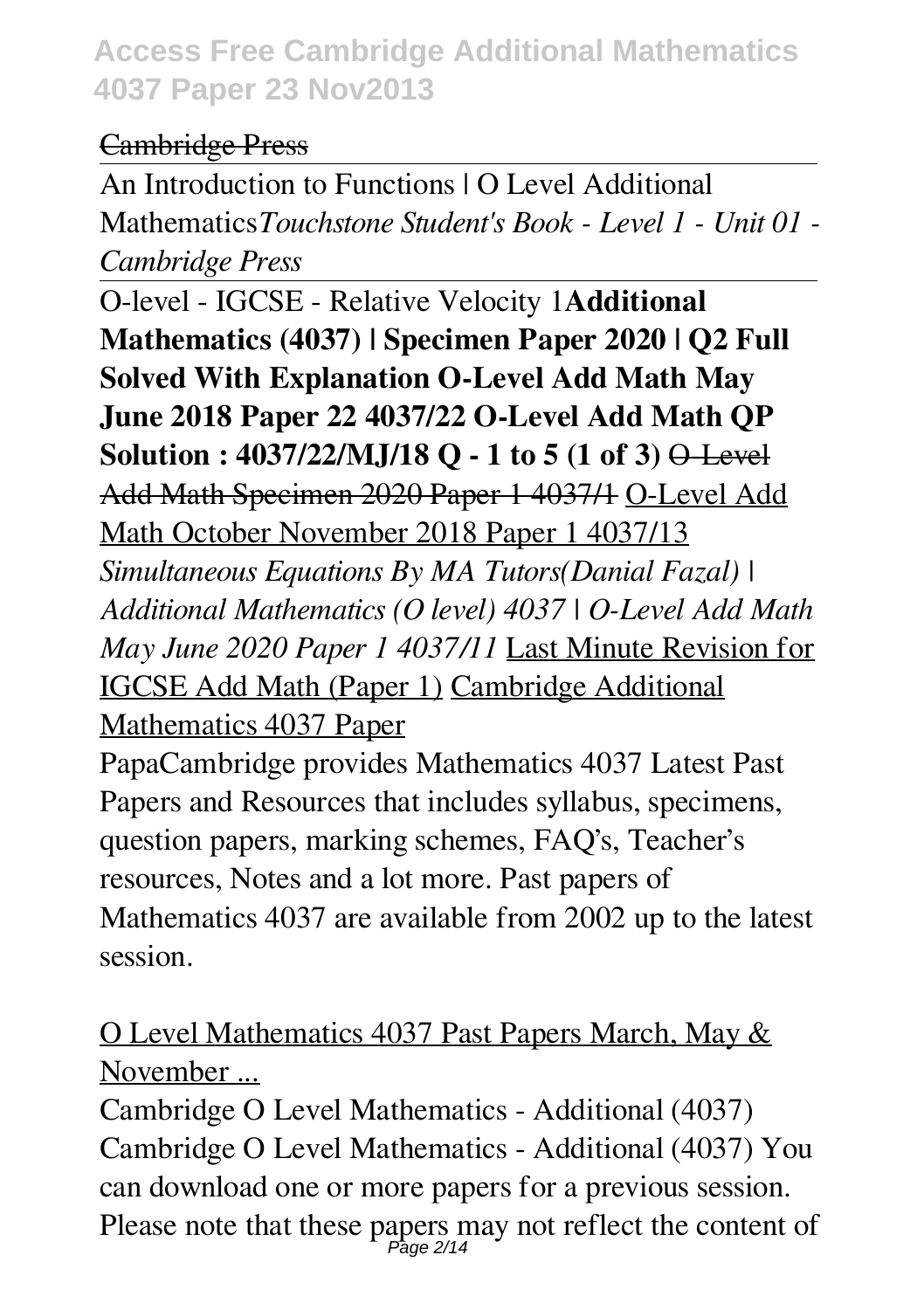the current syllabus.

Cambridge O Level Mathematics - Additional (4037) Cambridge O Level Mathematics - Additional (4037) Cambridge O Level Additional Mathematics supports learners in building competency, confidence and fluency in their use of techniques and mathematical understanding. This course helps learners to develop a feel for quantity, patterns and relationships.

Cambridge O Level Mathematics - Additional (4037) Cambridge O Level Mathematics – Additional (4037) PapaCambridge provides Cambridge O Level Mathematics – Additional (4037) latest past papers and resources that includes syllabus, specimens, question papers, marking schemes, resource booklet, FAQ's, Teacher's resources and a lot more.

### Cambridge O Level Mathematics – Additional (4037) Past **Papers**

Past Papers Of Home/Cambridge International Examinations (CIE)/GCE International O Level/Mathematics - Additional (4037) | PapaCambridge . Home Cambridge Inter ... GCE Internation ... Directories . Home / Cambridge International Examinations (CIE) / GCE International O Level / Mathematics - Additional (4037) .. Back : 2002 Nov : 2003 Jun : 2003 Nov : 2004 Jun : 2004 Nov : 2005 Jun : 2005 Nov ...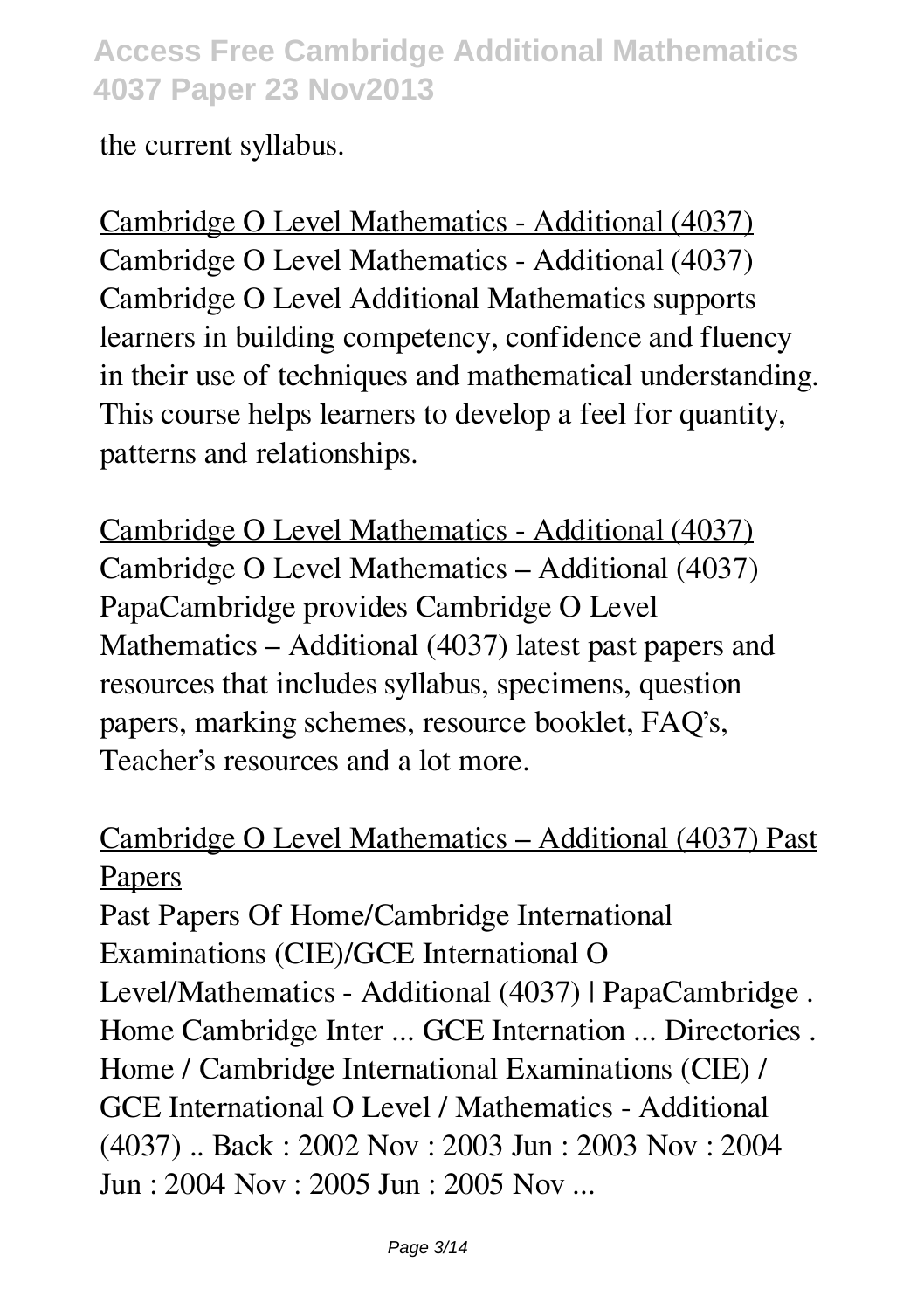### Past Papers Of Home/Cambridge International Examinations ...

4037 ADDITIONAL MATHEMATICS 4037/13 Paper 1, maximum raw mark 80 This mark scheme is published as an aid to teachers and candidates, to indicate the requirements of the examination. It shows the basis on which Examiners were instructed to award marks.

### 4037 ADDITIONAL MATHEMATICS

4037 ADDITIONAL MATHEMATICS 4037/12 Paper 1, maximum raw mark 80 This mark scheme is published as an aid to teachers and candidates, to indicate the requirements of the examination. It shows the basis on which Examiners were instructed to award marks.

## 4037 ADDITIONAL MATHEMATICS

Paper 1 13 Paper 2 13 List of formulae 14 Command words 15 5 What else you need to know ... Cambridge O Level Additional Mathematics 4037 syllabus for 2020, 2021 and 2022. Syllabus overview 8 www.cambridgeinternational.orgolevel Back to contents page Assessment objectives The assessment objectives (AOs) are: AO1 Demonstrate knowledge and understanding of mathematical techniques Candidates ...

### Syllabus Cambridge O Level Additional Mathematics 4037

**[2]** Update: 12/08/2020 The June 2020 papers for Cambridge IGCSE, Cambridge International A/AS Levels, Page  $4/14$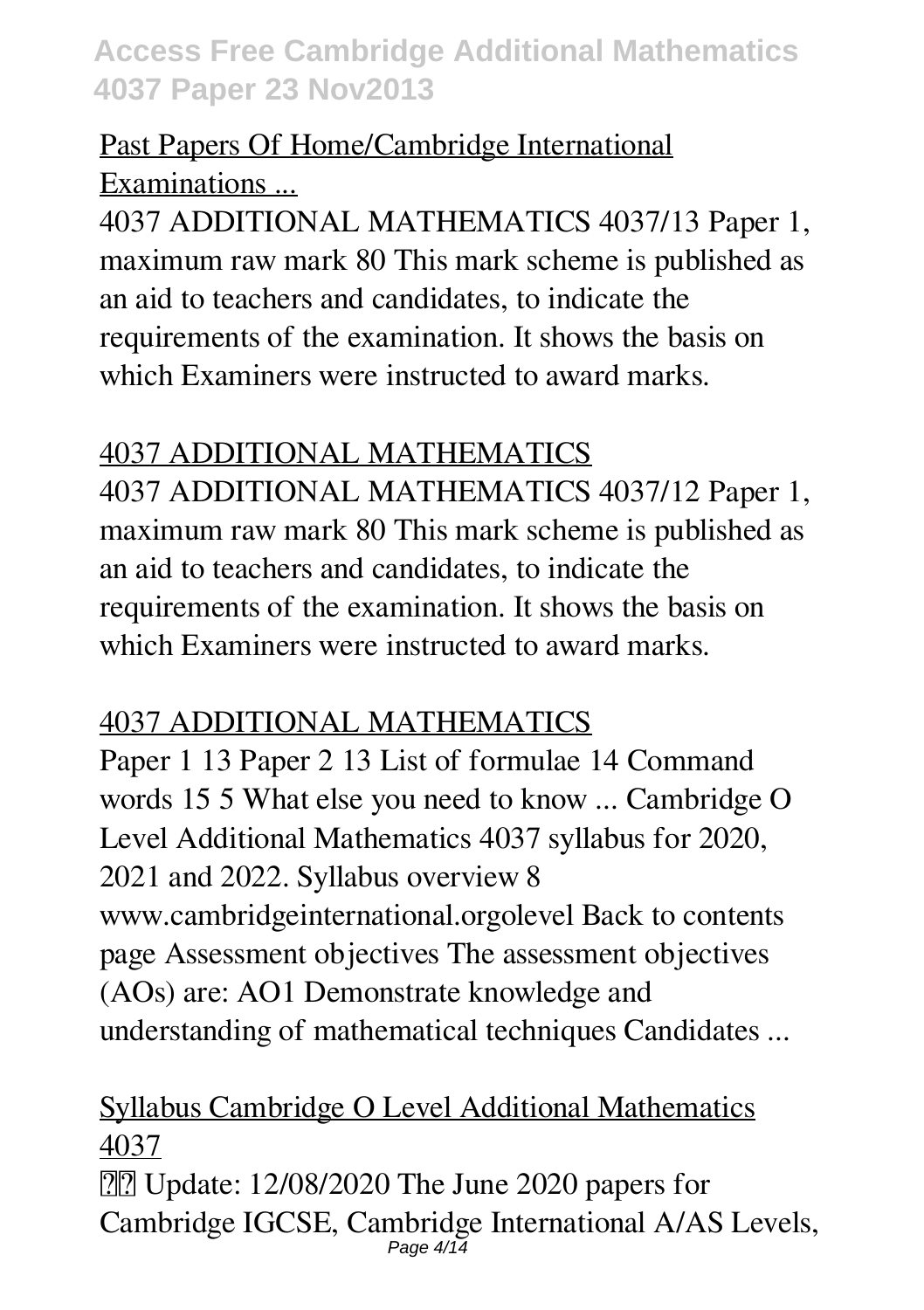and Cambridge O Levels have been uploaded. 19/08/2020 O Level Pakistan Studies Paper 2 has not been published by CAIE for this session. If it becomes availabe, we will upload it.

O Levels | Add-Maths (4037) | Past Papers | GCE Guide Moreover, you can also check out O Level Additional Mathematics Syllabus & Add Maths Example Candidate Response. Solving these Past Papers will help you to prepare for CAIE previously CIE O Level Additional Mathematics (4037). Additional Mathematics Past Papers 2020: May June 2020: 4037\_s20\_qp\_11. 4037\_s20\_qp\_12. 4037\_s20\_qp\_21. 4037\_s20\_qp\_22

### DOWNLOAD O Level Additional Mathematics Past Papers PDF ...

4037 ADDITIONAL MATHEMATICS 4037/23 Paper 2, maximum raw mark 80 This mark scheme is published as an aid to teachers and candidates, to indicate the requirements of the examination. It shows the basis on which Examiners were instructed to award marks.

## 4037 ADDITIONAL MATHEMATICS

4037 ADDITIONAL MATHEMATICS 4037/11 Paper 1, maximum raw mark 80 This mark scheme is published as an aid to teachers and candidates, to indicate the requirements of the examination. It shows the basis on which Examiners were instructed to award marks.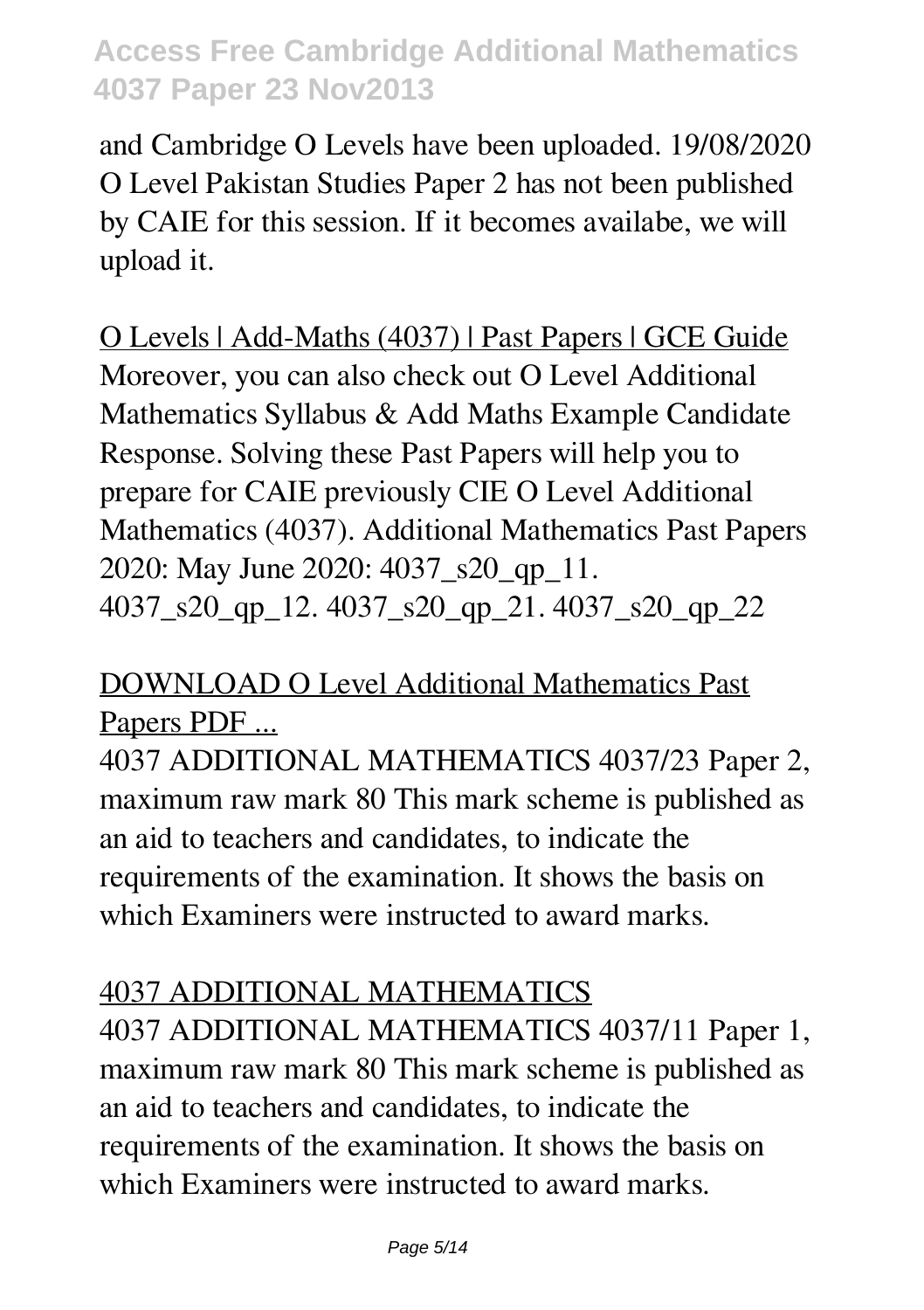4037 ADDITIONAL MATHEMATICS - Past Papers Cambridge International will not enter into discussions about these mark schemes. Cambridge International is publishing the mark schemes for the October/November 2019 series for most Cambridge IGCSE™, Cambridge International A and AS Level components and some Cambridge O Level components. 4037/22 Cambridge O Level – Mark Scheme

Cambridge Assessment International Education Cambridge ...

The June 2018 papers for most of Cambridge Intl AS/A Level, Cambridge O Level, and Cambridge IGCSE Subjects have been added. If past papers for any subject are missing, please inform us by posting a comment at ...

## O Levels Add-Maths (4037) Past Papers PDF - GCE Guide

Past Papers Of Home/Cambridge International Examinations (CIE)/GCE International O Level/Mathematics - Additional (4037)/2018-Oct-Nov | PapaCambridge . Home Cambridge Inter ... GCE Internation ... Mathematics - A ... Directories . Home / Cambridge International Examinations (CIE) / GCE International O Level / Mathematics - Additional (4037) / 2018-Oct-Nov .. Back 4037\_w18\_gt.pdf. Download View ...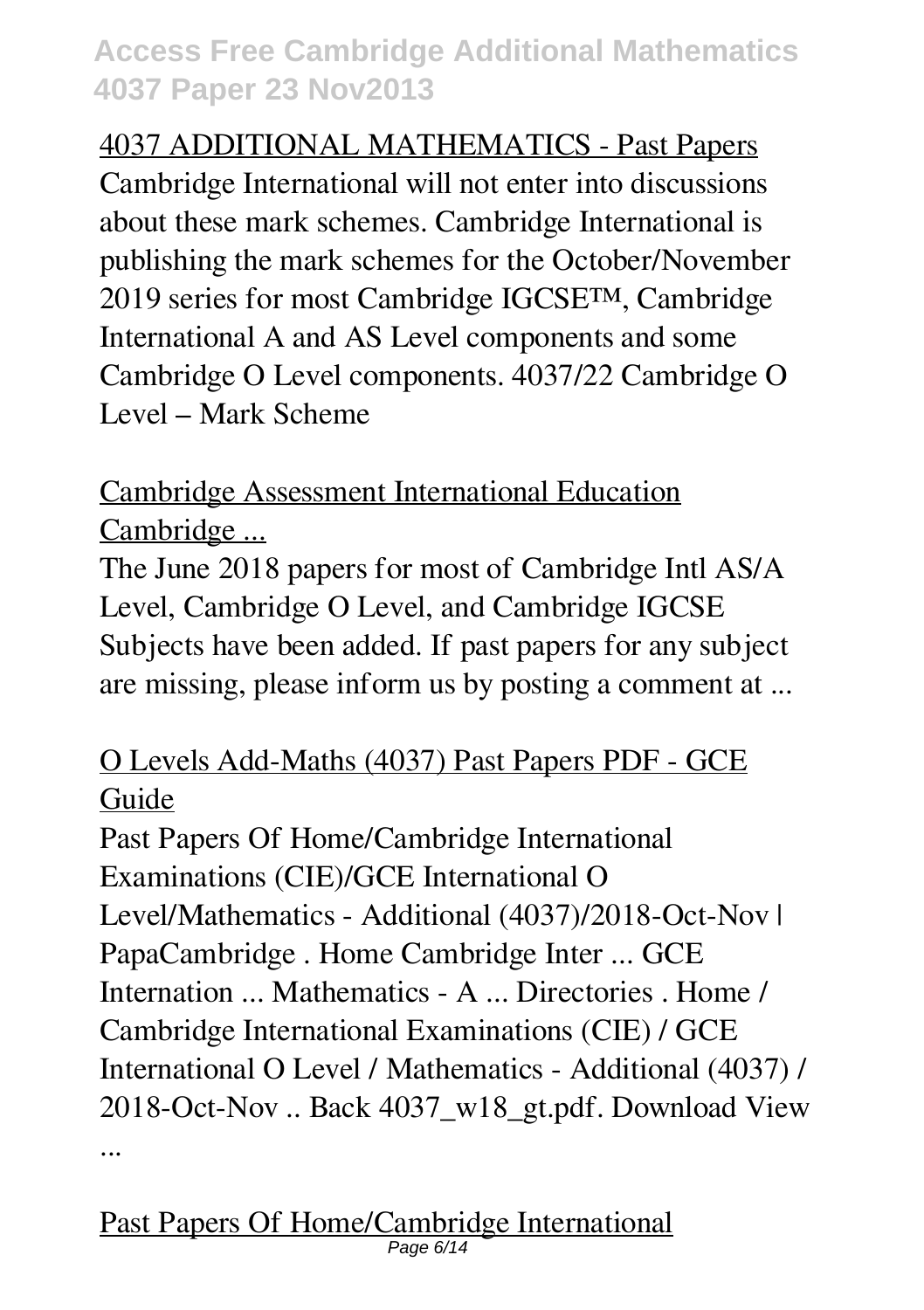### Examinations ...

4037 ADDITIONAL MATHEMATICS 4037/13 Paper 1, maximum raw mark 80 This mark scheme is published as an aid to teachers and candidates, to indicate the requirements of the examination. It shows the basis on which Examiners were instructed to award marks.

### 4037 ADDITIONAL MATHEMATICS - Papers

Cambridge is publishing the mark schemes for the May/June 2016 series for most Cambridge IGCSE®, Cambridge International A and AS Level components and some Cambridge O Level components. Page 2 Mark Scheme Syllabus Paper Cambridge O Level – May/June 2016 4037 12 © Cambridge International Examinations 2016

## Cambridge International Examinations Cambridge ... - Papers

4037 ADDITIONAL MATHEMATICS 4037/22 Paper 2, maximum raw mark 80 This mark scheme is published as an aid to teachers and candidates, to indicate the requirements of the examination. It shows the basis on which Examiners were instructed to award marks.

### **Add Math, O Level, Cambridge, 2019 Octo/Nov, P-2, Code 4037/22 Complete solution** CAMBRIDGE Add Math Paper 1 2019 May June 4037 Quick Solution \u0026 Page 7/14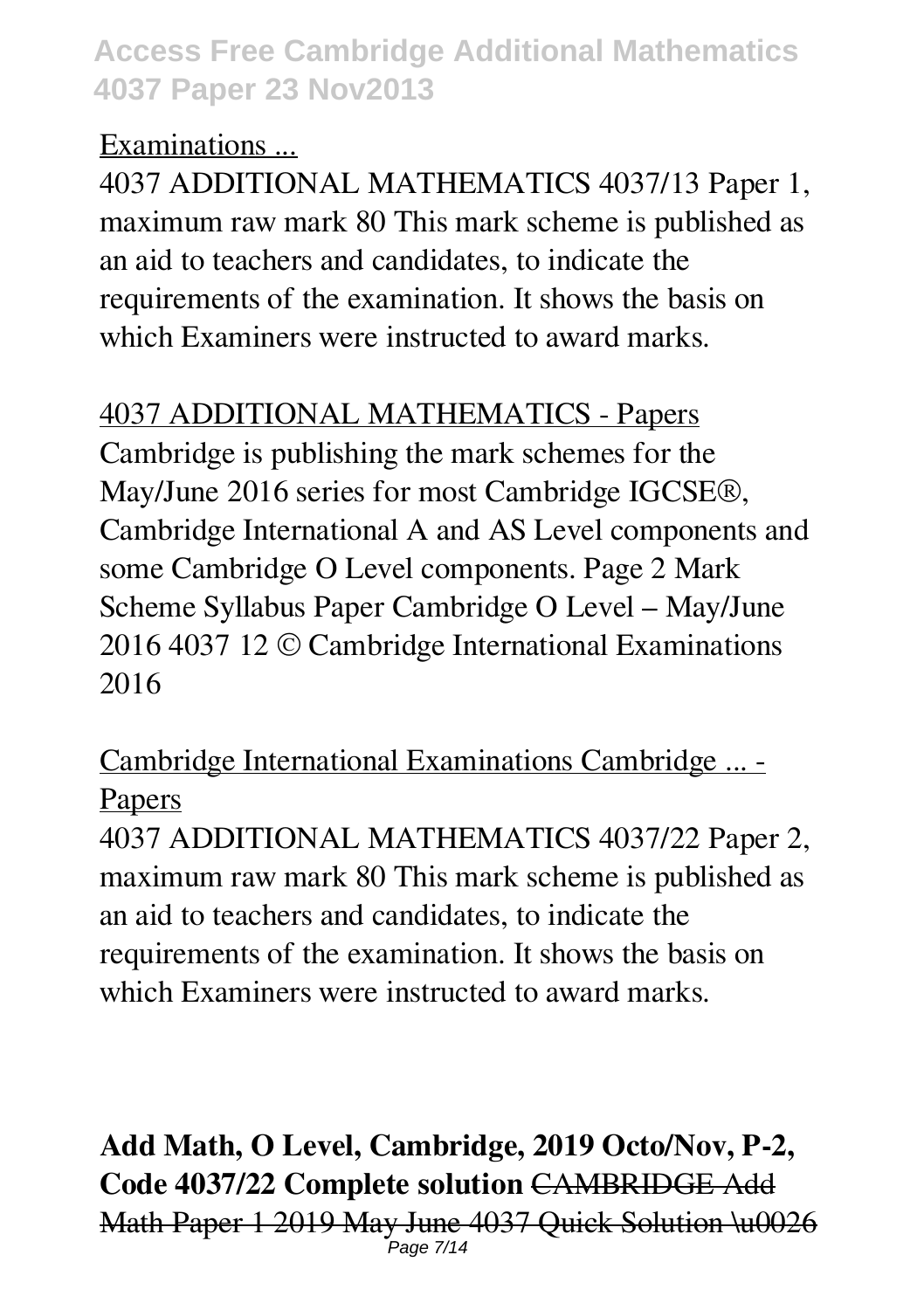Guidance **O-Level Add Math October November 2019 Paper 22 4037/22** *O-Level Add Math May June 2020* Paper 2 4037/22  $\Theta$ -Level Add Math QP Solution: 4037/12/MJ/18 Q - 1 to 5 (1 of 3) O-Level Add Math October November 2015 Paper 22 4037/22 O-Level Add Math May June 2020 Paper 1 4037/12 **O Level, Add Math, Oct/Nov-2019, P-1 Completely solved, Code 4037/13** *O Level Add Math (4037) 2017-MJ- 22 (Part 1) O Level Add Math (4037) 2017-MJ-22 (Part2)* Introduction To O'Levels Additional Mathematics (4037)(Lecture#1) O-Level Add Math May June 2019 Paper 1 4037/12 Touchstone Student's Book - Level 2 - Unit 04 -

Cambridge Press

Cambridge Business Plus Level 2 Class Audio CD Touchstone Student's Book - Level 2 - Unit 09 -

Cambridge Press Touchstone Student's Book - Level 2 -

Unit 06 - Cambridge Press Touchstone Student's Book -

Level 2 - Unit 08 - Cambridge Press IGCSE - Add Math -

Complete Cover of Domain and Range of Function

Touchstone Student's Book - Level 2 - Unit 01 -

Cambridge Press

An Introduction to Functions | O Level Additional Mathematics*Touchstone Student's Book - Level 1 - Unit 01 - Cambridge Press*

O-level - IGCSE - Relative Velocity 1**Additional Mathematics (4037) | Specimen Paper 2020 | Q2 Full Solved With Explanation O-Level Add Math May June 2018 Paper 22 4037/22 O-Level Add Math QP Solution : 4037/22/MJ/18 Q - 1 to 5 (1 of 3)** O-Level Page 8/14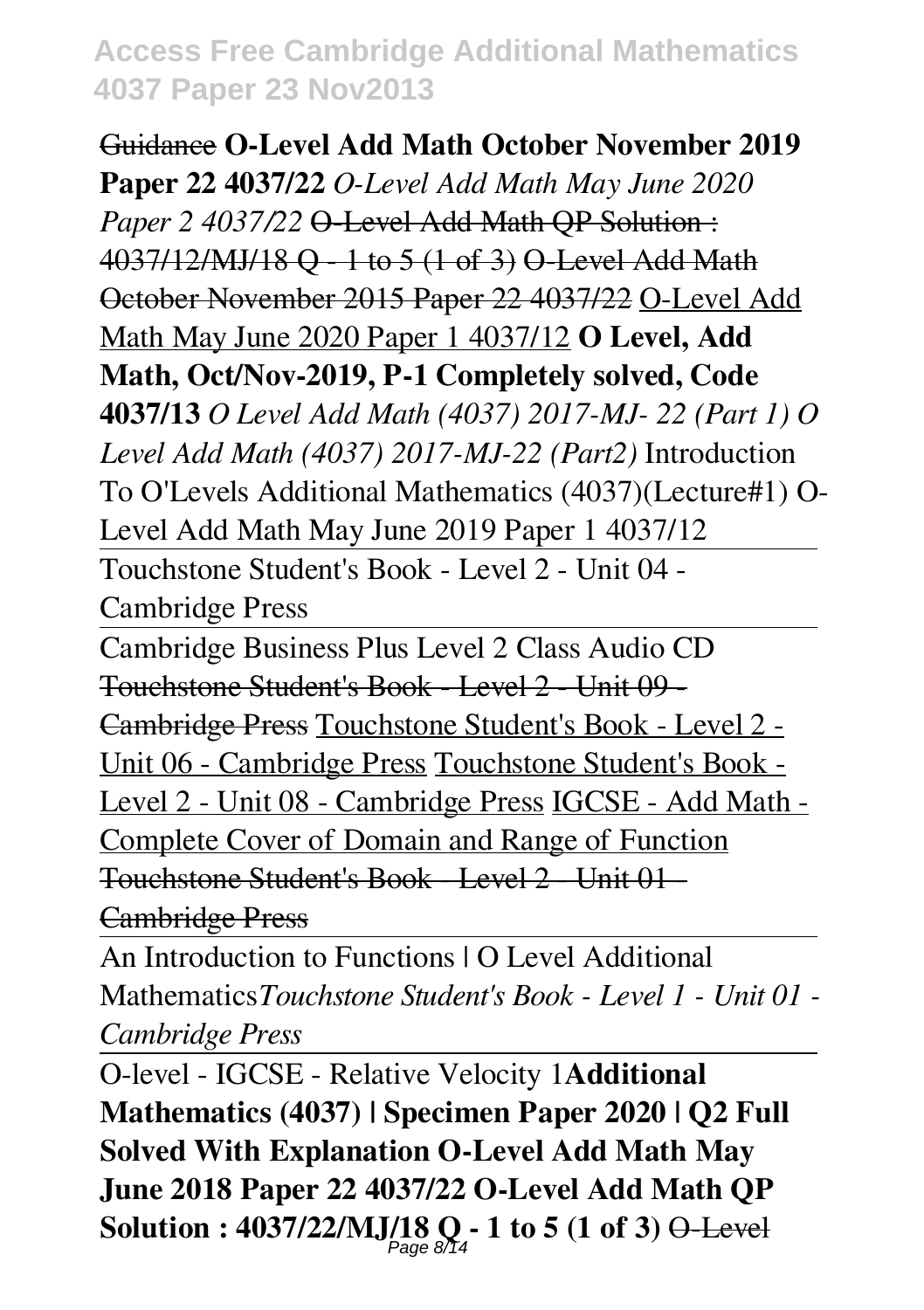### Add Math Specimen 2020 Paper 1 4037/1 O-Level Add Math October November 2018 Paper 1 4037/13

*Simultaneous Equations By MA Tutors(Danial Fazal) | Additional Mathematics (O level) 4037 | O-Level Add Math May June 2020 Paper 1 4037/11* Last Minute Revision for IGCSE Add Math (Paper 1) Cambridge Additional Mathematics 4037 Paper

PapaCambridge provides Mathematics 4037 Latest Past Papers and Resources that includes syllabus, specimens, question papers, marking schemes, FAQ's, Teacher's resources, Notes and a lot more. Past papers of Mathematics 4037 are available from 2002 up to the latest session.

### O Level Mathematics 4037 Past Papers March, May & November ...

Cambridge O Level Mathematics - Additional (4037) Cambridge O Level Mathematics - Additional (4037) You can download one or more papers for a previous session. Please note that these papers may not reflect the content of the current syllabus.

Cambridge O Level Mathematics - Additional (4037) Cambridge O Level Mathematics - Additional (4037) Cambridge O Level Additional Mathematics supports learners in building competency, confidence and fluency in their use of techniques and mathematical understanding. This course helps learners to develop a feel for quantity, patterns and relationships.  $P$ age 9/14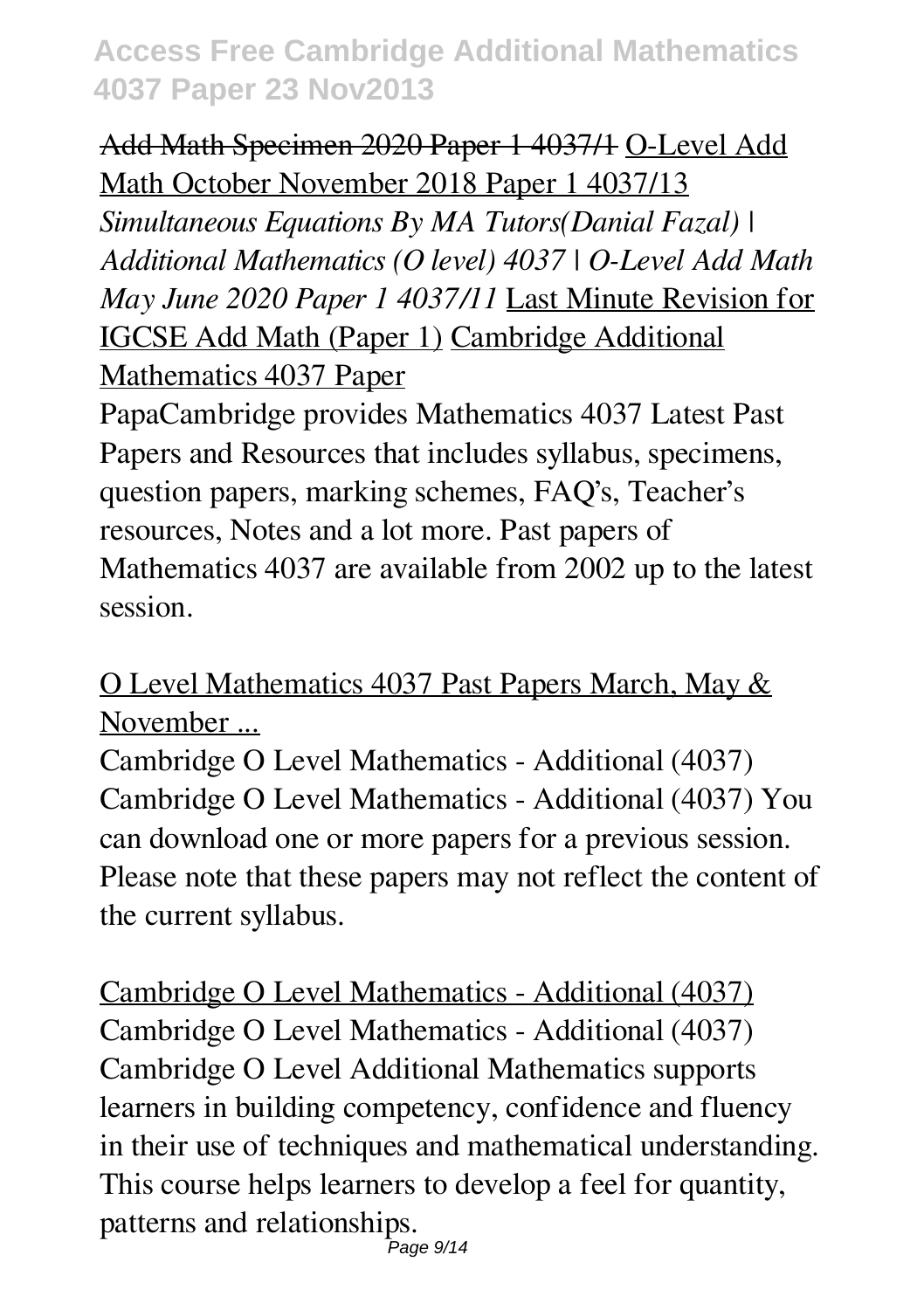Cambridge O Level Mathematics - Additional (4037) Cambridge O Level Mathematics – Additional (4037) PapaCambridge provides Cambridge O Level Mathematics – Additional (4037) latest past papers and resources that includes syllabus, specimens, question papers, marking schemes, resource booklet, FAQ's, Teacher's resources and a lot more.

Cambridge O Level Mathematics – Additional (4037) Past Papers

Past Papers Of Home/Cambridge International Examinations (CIE)/GCE International O Level/Mathematics - Additional (4037) | PapaCambridge . Home Cambridge Inter ... GCE Internation ... Directories . Home / Cambridge International Examinations (CIE) / GCE International O Level / Mathematics - Additional (4037) .. Back : 2002 Nov : 2003 Jun : 2003 Nov : 2004 Jun : 2004 Nov : 2005 Jun : 2005 Nov ...

Past Papers Of Home/Cambridge International Examinations ...

4037 ADDITIONAL MATHEMATICS 4037/13 Paper 1, maximum raw mark 80 This mark scheme is published as an aid to teachers and candidates, to indicate the requirements of the examination. It shows the basis on which Examiners were instructed to award marks.

4037 ADDITIONAL MATHEMATICS Page 10/14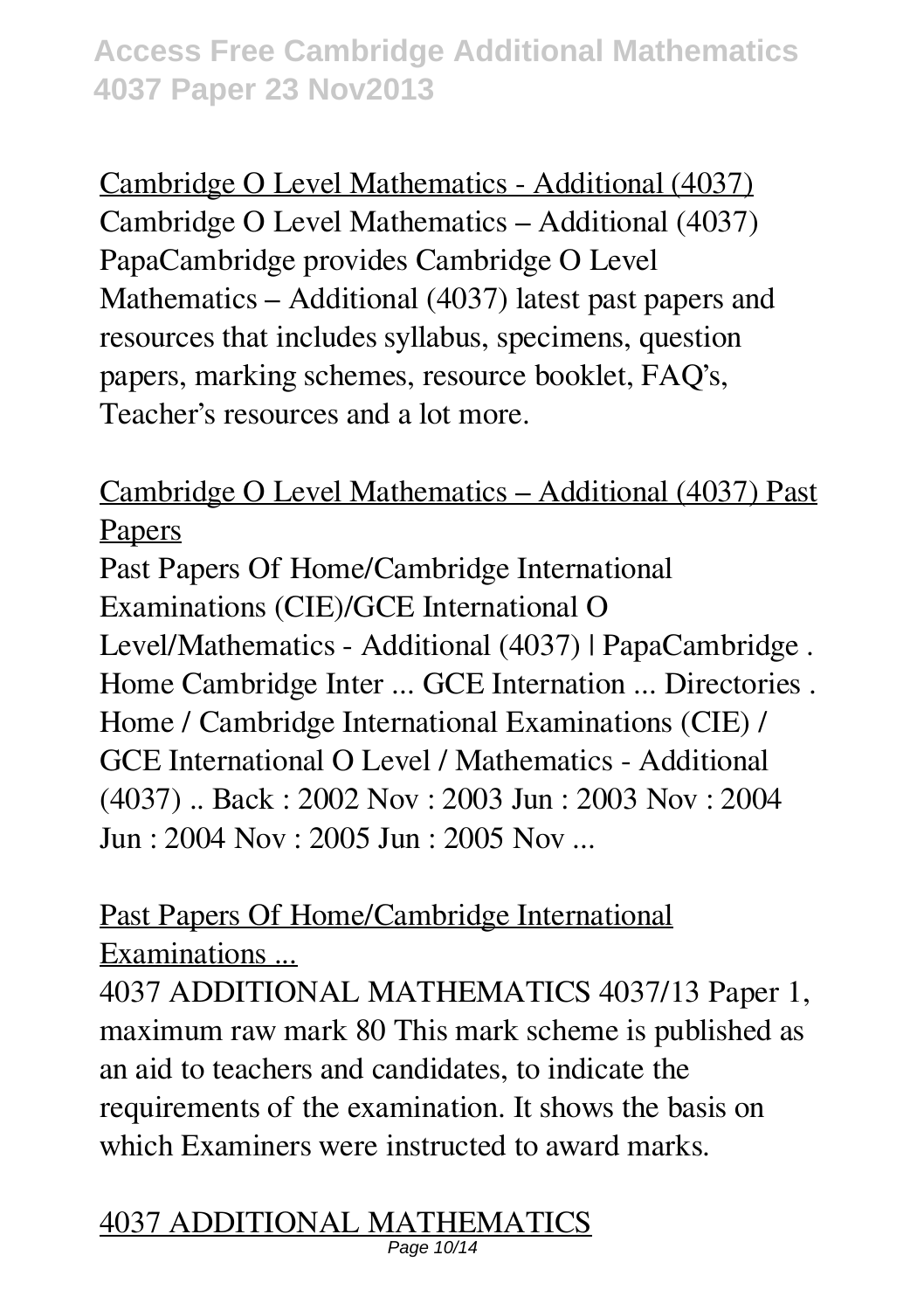4037 ADDITIONAL MATHEMATICS 4037/12 Paper 1, maximum raw mark 80 This mark scheme is published as an aid to teachers and candidates, to indicate the requirements of the examination. It shows the basis on which Examiners were instructed to award marks.

### 4037 ADDITIONAL MATHEMATICS

Paper 1 13 Paper 2 13 List of formulae 14 Command words 15 5 What else you need to know ... Cambridge O Level Additional Mathematics 4037 syllabus for 2020, 2021 and 2022. Syllabus overview 8 www.cambridgeinternational.orgolevel Back to contents page Assessment objectives The assessment objectives (AOs) are: AO1 Demonstrate knowledge and understanding of mathematical techniques Candidates ...

## Syllabus Cambridge O Level Additional Mathematics 4037

**[2]** Update: 12/08/2020 The June 2020 papers for Cambridge IGCSE, Cambridge International A/AS Levels, and Cambridge O Levels have been uploaded. 19/08/2020 O Level Pakistan Studies Paper 2 has not been published by CAIE for this session. If it becomes availabe, we will upload it.

O Levels | Add-Maths (4037) | Past Papers | GCE Guide Moreover, you can also check out O Level Additional Mathematics Syllabus & Add Maths Example Candidate Response. Solving these Past Papers will help you to Page 11/14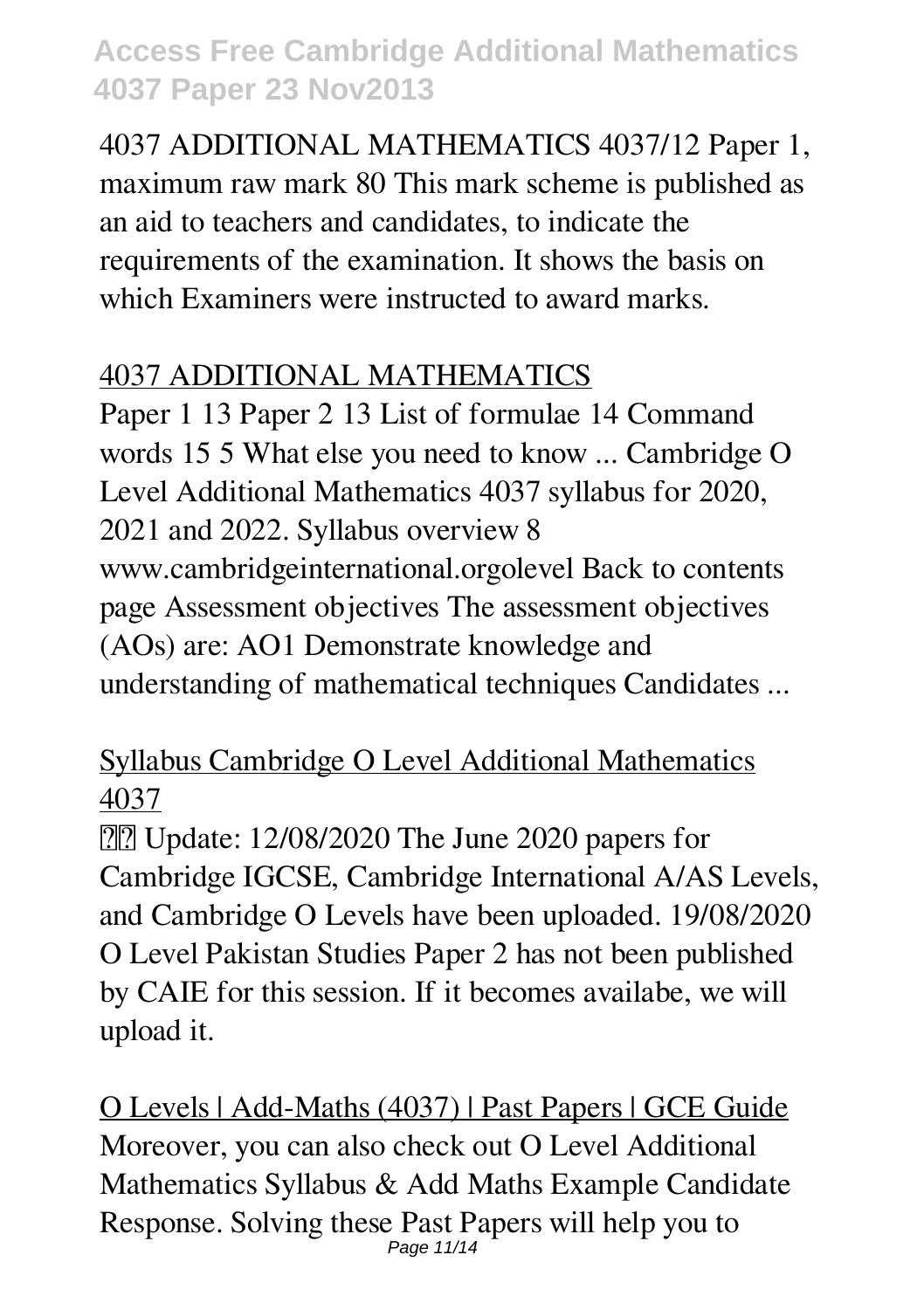prepare for CAIE previously CIE O Level Additional Mathematics (4037). Additional Mathematics Past Papers 2020: May June 2020: 4037\_s20\_qp\_11. 4037\_s20\_qp\_12. 4037\_s20\_qp\_21. 4037\_s20\_qp\_22

### DOWNLOAD O Level Additional Mathematics Past Papers PDF ...

4037 ADDITIONAL MATHEMATICS 4037/23 Paper 2, maximum raw mark 80 This mark scheme is published as an aid to teachers and candidates, to indicate the requirements of the examination. It shows the basis on which Examiners were instructed to award marks.

### 4037 ADDITIONAL MATHEMATICS

4037 ADDITIONAL MATHEMATICS 4037/11 Paper 1, maximum raw mark 80 This mark scheme is published as an aid to teachers and candidates, to indicate the requirements of the examination. It shows the basis on which Examiners were instructed to award marks.

4037 ADDITIONAL MATHEMATICS - Past Papers Cambridge International will not enter into discussions about these mark schemes. Cambridge International is publishing the mark schemes for the October/November 2019 series for most Cambridge IGCSE™, Cambridge International A and AS Level components and some Cambridge O Level components. 4037/22 Cambridge O Level – Mark Scheme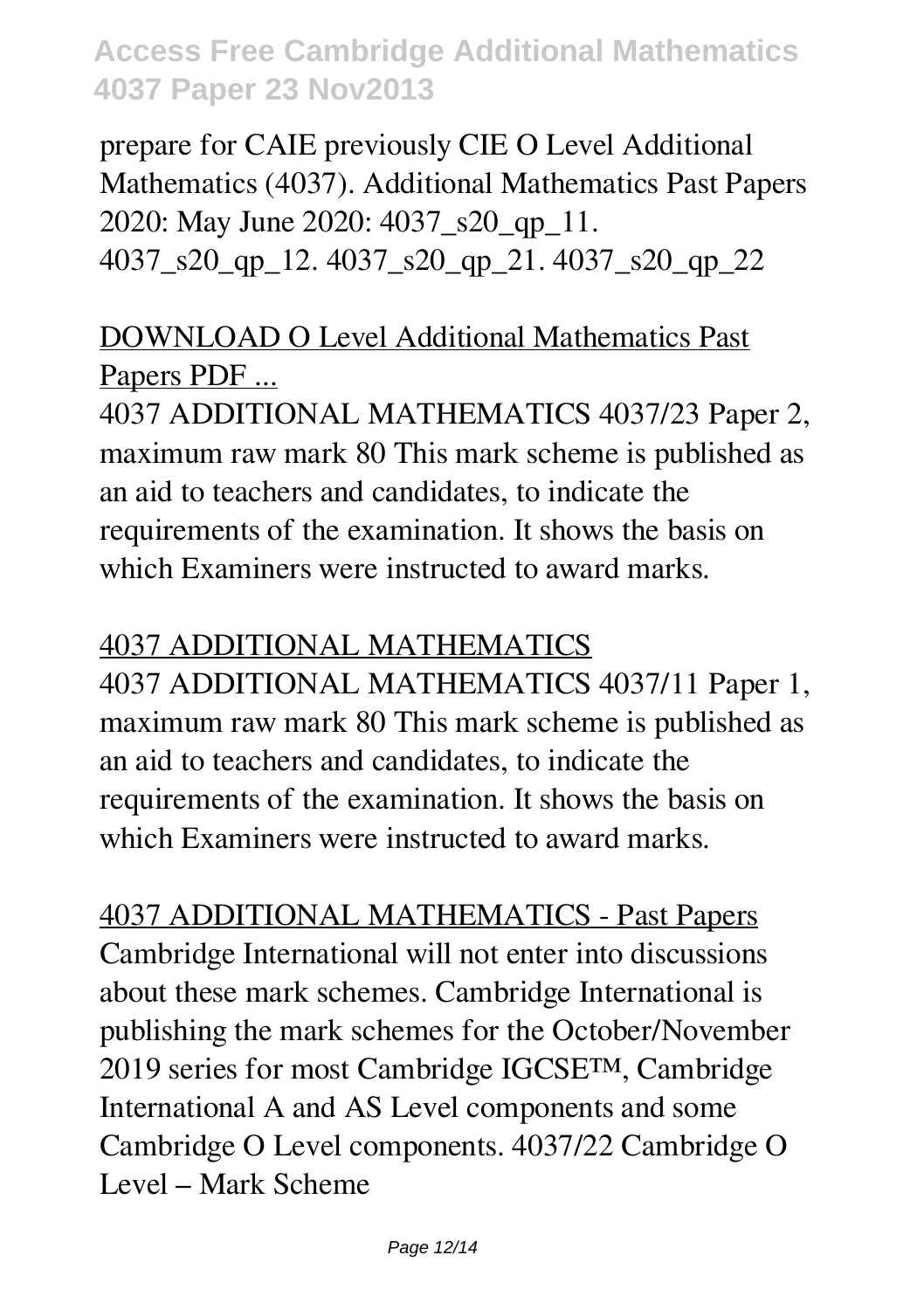## Cambridge Assessment International Education Cambridge ...

The June 2018 papers for most of Cambridge Intl AS/A Level, Cambridge O Level, and Cambridge IGCSE Subjects have been added. If past papers for any subject are missing, please inform us by posting a comment at ...

### O Levels Add-Maths (4037) Past Papers PDF - GCE Guide

Past Papers Of Home/Cambridge International Examinations (CIE)/GCE International O Level/Mathematics - Additional (4037)/2018-Oct-Nov | PapaCambridge . Home Cambridge Inter ... GCE Internation ... Mathematics - A ... Directories . Home / Cambridge International Examinations (CIE) / GCE International O Level / Mathematics - Additional (4037) / 2018-Oct-Nov .. Back 4037\_w18\_gt.pdf. Download View ...

## Past Papers Of Home/Cambridge International Examinations ...

4037 ADDITIONAL MATHEMATICS 4037/13 Paper 1, maximum raw mark 80 This mark scheme is published as an aid to teachers and candidates, to indicate the requirements of the examination. It shows the basis on which Examiners were instructed to award marks.

#### 4037 ADDITIONAL MATHEMATICS - Papers Cambridge is publishing the mark schemes for the Page 13/14